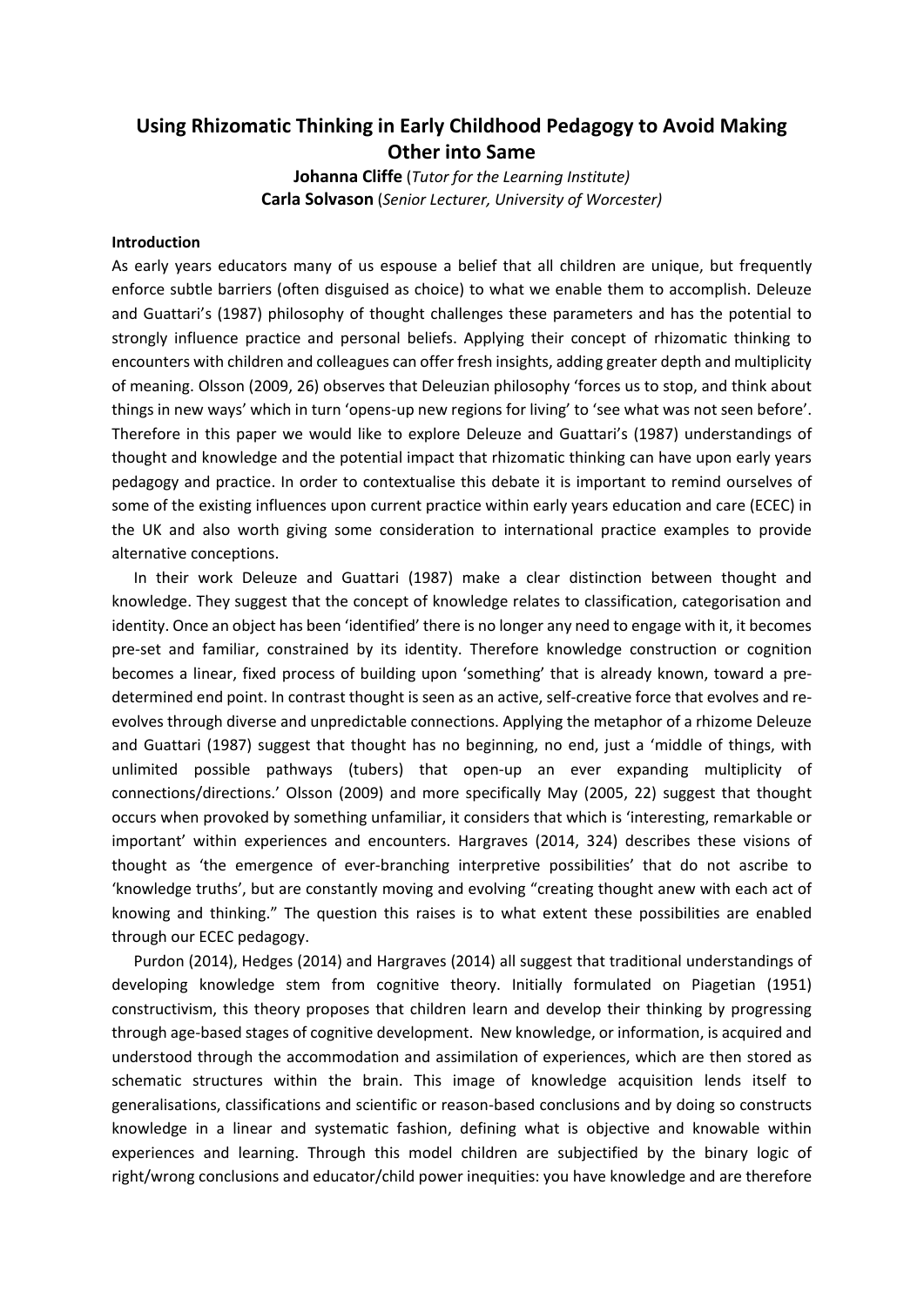powerful or lack knowledge and therefore powerless (Langford 2010). However Purdon (2014), Hargraves (2014) and Hedges (2014) claim that Piaget's constructivist notions were modified to take into account Vygotsky's social-constructivism and sociocultural theory (Rogoff 2003). Acknowledging interpersonal and community influences on learning, social interaction and symbolic tools (including language), provides a contextual viewpoint of knowledge construction that implicitly supports postmodern perspectives of situated learning. This perspective is adeptly represented in Honan's (2007, 535) imagery of pathways; the 'urban dweller' conceptualises a pathway as a 'fixed concrete structure...with an identifiable beginning and end', whereas the rural pathway is never permanent 'moving through bush, up and down mountains and across streams and rivers'. Both pathways are valid and represent 'truth' but they are experienced differently by the child or learner, depending on their prior symbolic knowledge and language of what constitutes a pathway.

These concepts of thought and knowledge have considerable impact on ECEC at both policy and practice level. ECEC is regulated in Britain by the EYFS framework (DFE 2014) which reflects current western-based ideals of rationalism, essentialism and developmental psychology. It embraces the 'school readiness' approach to provision, which Moss (2010, 2014) highlights as reducing the value and importance of ECEC to merely preparing children for later schooling in a undeviating fashion. As a consequence the EYFS (DFE 2014) has become increasingly standardised and regulated, with totalising and normalising one-size-fits-all approaches to policy and provision, that effectively 'writes' an officially sanctioned image of 'normal child and compliant educator' (Honan 2007 and Langford 2010). This embodies the Deleuzian (1994) concept of knowledge and 'dogmatic thinking' where developing thought is often confused with developing knowledge. Consequently children are conceptually expected and encouraged to re-tread pre-known paths, to meet predetermined outcomes, in a linear-like progression (Dahlberg and Moss 2005). According to May (2005), Olsson (2009) and Hargraves (2014) this hegemonic concept of knowledge construction is comfortable and unthreatening in its 'Sameness'; it attempts to grasp 'Otherness', diversity and difference and make it function as 'the Same'.

The impact of this on child development can be demonstrated through the analysis of the following activity observed in practice. The topic was fish, and initially the children (aged 3-4) experienced thinking about the fish from its primary, common sense classifications, as 'fish' or 'sea creature', and they explored its component parts closely under a microscope. The children's language externalised their growing understanding of the features and characteristics of fish such as 'scales, eyes, head, fin' as they systematically and logically explored what it was to be 'fish'. Some children went on to spontaneously sing '1,2,3,4,5', others took pictures of the fish or drew their own, danced like fish or created 'fish sounds' with instruments, as their cognitive accommodation of the fish became increasingly more representational and symbolic. At a surface level this activity was an exemplary child-centred learning experience. It acknowledged children's previous interest in sea creatures and considered many of the EYFS development strands and characteristics of learning. As the setting was situated within a fishing and farming community the activity fitted within their sociocultural paradigm, adding relevance and meaning from which the children could draw forth their 'lived in' experiences. The activity afforded the children opportunities to develop their own ideas and make sense of their world in a meaningful context, as required by the creating and thinking critically characteristic of learning highlighted within the EYFS (DFE 2014). But not only that, by using open questions and 'wondering aloud' techniques, the children's thinking processes were scaffolded, facilitating the coconstruction of knowledge reminiscent within a pedagogic shared-thinking approach (Purdon 2014). However returning to reflect on the activity through a Deleuze-Guattarian (1987) lens, you can begin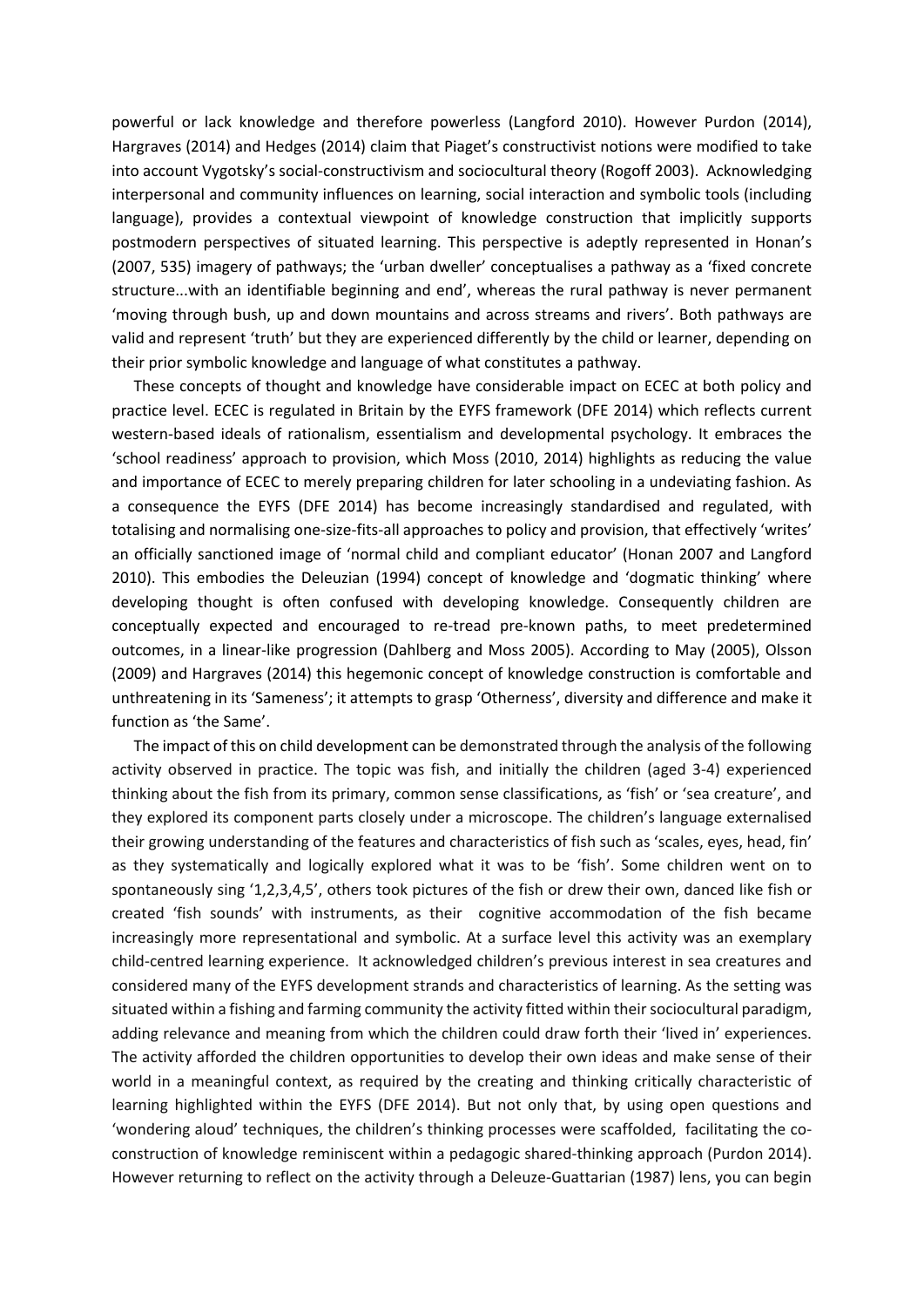to question this simple and rather transparent narrative as 'thought which harms no one, neither thinkers nor anyone else' (Deleuze 1994, 172). In line with a dogmatic thinking perspective the experience fitted into a common sense, implicitly subjective, pre-defined journey that represented the kind of thought that 'everybody knows, no one can deny' (Deleuze 1994, 172). Many of the 'diverse' pathways that the children could have taken to explore the fish, in a semblance of 'freedom', were actually predetermined and equipped, in an attempt to pre-empt the differentiation of expression that the children might manifest. However does this truly represent 'the free and individual child's' journey of autonomous thinking, or as Langford (2010, 117) suggests, is it instead typical of the illusion generated by the impacts of child-centred pedagogy? The trap that many early years practitioners fall into is to take potential for 'Other' and make it function as the 'Same'. By preplanning a range of responses we fail to offer children the opportunity to engage with the encounter in an un-predictable way, we curtail opportunity to allow for the different, the interesting or the remarkable.

Reflecting on activities from a Deleuze-Guattarian (1987) perspective enables a concept of thinking where knowledge generation becomes negotiable, not codified by what and how to learn. Discursive discourses underpinning the EYFS (DFE 2014), such as unique child principles, child-centred pedagogy and developmental psychology often, as Langford (2010) suggests, place educators in an impossible dichotomous position of adhering to statutory requirements whilst simultaneously responding to individual children's interests and needs. The encounters these discourses engender do not adequately address the complexity of children's connections, meaning-making and 'thought' development. In contrast, from a Deleuzie-Guattarian (1987) perspective the child becomes a 'nomadic' explorer, with no fixed position or boundary, their connections constantly evolving and 'becoming' something new and unexpected. Reconceptualising practice and thought in this way acknowledges what is obvious but also uncovers what was once unseen, allowing new possibilities and questions to emerge (Deleuze and Guattari 1987).

Dalli (2011), Hedges (2014) and Hargraves (2014) discuss how developing multiple meanings through rhizomatic thought can be better facilitated in an open curriculum such as New Zealand's Te Whariki (Ministry of Education 1996). Dalli (2011) considers this framework a curriculum of possibilities that allows educators ultimate control over content and delivery, therefore tailoring it to cultural, historical and geographical values inherent to each specific setting and community. Furthermore, according to Hedges (2014) and Hargraves (2014), one of the indicative principles underpinning Te Whäriki are 'working theories', which are mini theories that implicitly and rhizomatically combine together when children make connections between their relational experiences. Hargraves (2014) suggests that traditional understandings of working theories were primarily constructivist in nature and then adjusted to reflect the theoretical bases of socialconstructivism and socio-culturalism. Although on the surface similar in nature to the EYFS approach, the lack of codification through developmental psychology and the national emphasis on cultural identity rather than schoolification, suggests a greater freedom for educators within the working theory approach.

Hargraves' (2014) research followed a group of children in New Zealand trying to make sense of the recent localized earthquakes. Through role play, mixed media activities and dialogue opportunities the children explored and developed their thinking and knowledge of earthquakes. They looked at books about them, recreated them with shaking tables, built houses with blocks and discussed how to make them strong enough to withstand the table shaking. Although such activities in themselves bear close comparison to the fish activity previously discussed, Hargraves (2014) concluded that when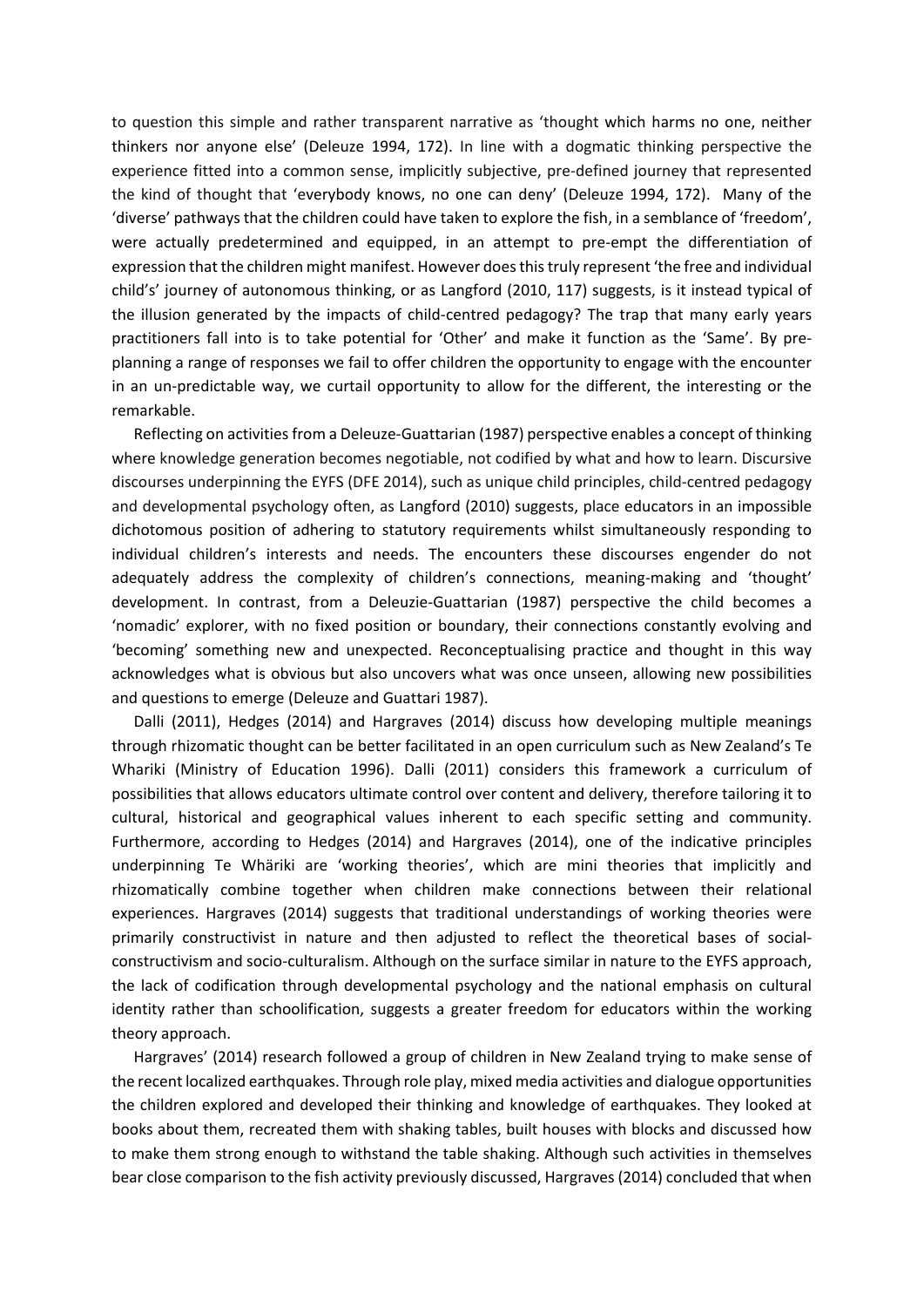attempting to make sense of the children's complex relational connections, constructivist and sociocultural theories were not sufficient to accommodate the complete picture. By dismissing the restrictions of knowledge-truths and applying a rhizomatic thinking approach to the children's actions, Hargraves (2014, 325) uncovered examples of thought that were 'created anew with each act of thinking'. These examples fashioned a 'rhizomatic web' of reflections that added greater depth to her practice interpretations. Hargraves reflected particularly on one boy's verbal representation of his connections and meaning-making about the earthquakes. The child discussed the fixed characteristics of earthquakes that had been made available to him, interspersed with representational thoughts of 'other dangerous situations', such as 'monsters and sharks punching out of the ground' making the earth shake, alongside more logical conclusions of tsunamis and floods, which also 'make you wet and muddy' (Hargraves 2014, 325). Hargraves concluded that sociocultural-based working theory adequately provided the context for the boys experience but the articulation of his thought process was more diverse, unpredictable and congruent with rhizomatic thinking. No-one could have foreseen the connections in the boys thinking therefore his rhizomatic journey was completely unique in nature. Rreflecting on rhizomatic encounters can provide a temporary window into much more complex interactions that are neither fixed nor defined.

Dewey (1910, 12) suggests that deep and complex reflective thought is not about 'thinking harder' but 'thinking differently.' Stratigos (2015) demonstrates the benefits of this by re-analysing her research into belonging; through a Deleuze-Guattarian (1987) lens of assemblage and desire. Initially Stratigos' research considered a sense of belonging through a toddler's acceptance into the older children's bear cave. The toddler had been perpetually refused entry and each time dissolved into tears and immediately looked to the educator to intervene. Eventually the toddler gained access to the bear cave with educator support and spent time playing with the other children, in a seemly happy ending and with a growing sense of belonging. However, by rhizomatically problematising her thinking through assemblage and desire, Stratigos (2015) reconceptualised her perceptions of the encounter to think differently and uncover what was not seen before. According to Deleuze and Guattari (1987) assemblages are metaphorical structures created through the complex connections and relationships between social interactions, materials and artefacts, time and place. Their connections are ephemeral in nature, constantly evolving and adapting in a 'process of becoming', creating new possibilities of meaning. Encounters within these assemblages generate "feelings", which in turn creates 'desires', these become "productive forces that form relations between aspects of assemblage" (Stratigos 2015, 49). Upon reflection, Stratigos felt she had originally held many pre-conceptions of this encounter that had promoted a dogmatic thought image of events. By predetermining the beginning and end point of the experience, her observations had merely confirmed her hypotheses, much like the fish activity. Her initial image of the toddler was that he was needy, passive and powerless, whereas the older children were powerful and competent. However reconceptualised through the lens of desire the binary concept of belonging or not belonging was challenged, inequitable concepts of power were challenged and the toddlers tears became his expression of the effect of the assemblage, a desirous act of 'powerfully and productively influencing his world' (Stratigos 2015, 49). Therefore Stratigos' image of the toddler was transformed to rich, capable and competent child within his own learning, using emotion to manipulate others and achieve his own ends.

Developing this level of rhizomatic thought within our reflective practice can transform the ways in which we provide for and respond to individual children. For example, by reconceptualising a child's distress at first being left in the setting using a Deleuzo-Guattarian (1987) lens of assemblage and desire, can reveal an empowered 'other' view of the child. This process can enable the practitioner to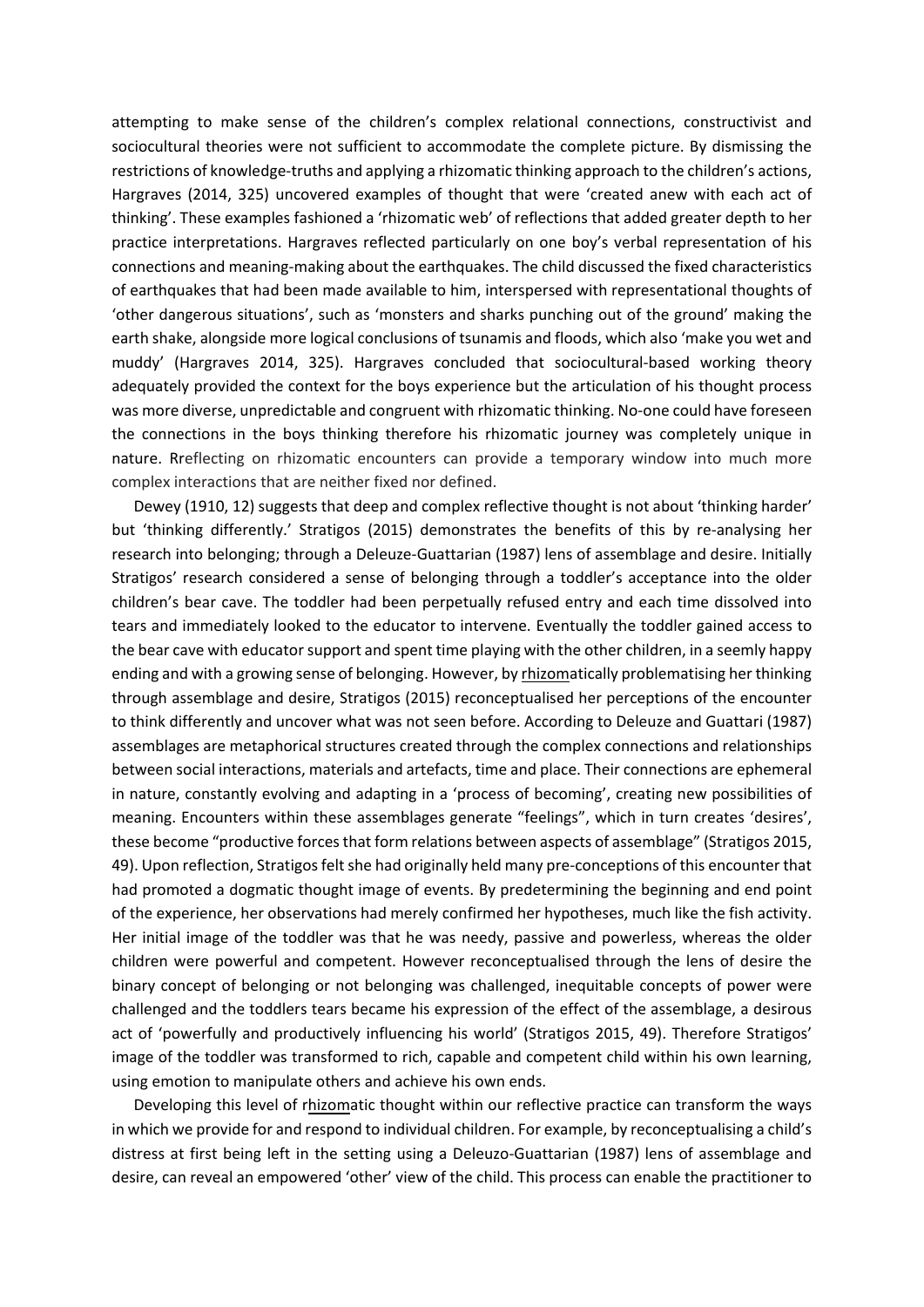re-imagine expressions of anger and sadness; transforming the image from the 'deficit child', to the 'rich and competent child' expressing resistance and rebellion at being left behind. This child is not helpless, this child uses her own desire to productively influence her world. Analysing experiences through rhizomatic thinking illuminates the fact that all versions of thought and knowledge development function as if true, they just follow different pathways of the rhizome. Furthermore from a Deleuzio-Guattarian (1987) standpoint the key to transformational practice, is not just to accept the existence of multiple meanings, but to understand that however contradictory they appear, they all function as truth simultaneously. Accepting this multiplicity of meaning behind encounters with children, thereby seeking out the 'remarkable, interesting and important' rather than looking for 'truth', will, as previously stated, impact on the way that educators respond to and plan for individual children. Rinaldi (2006) and Moss (2010) note that as we move away from linear and subjective concepts of knowledge and thinking we actively choose ways to combine practice observations, theories of development and pedagogical texts. Honan (2007, 535) observes that removing the subjective linear layers promoted by dogmatic thought and reified curriculums, leaves a 'map of possible pathways' that allow the 'potentially contradictory to be encompassed with ease and pleasurability.' This has the potential to 'create a world that is more democratic, more genuinely plural, more just and less unequal' (Moss 2010, 13).

## **References**

- Dahlberg, G. and Moss, P. 2005. *Ethics and politics in early childhood education.* Oxfordshire: RoutledgeFalmer.
- Dalli, C. 2011 "A curriculum of open possibilities: a New Zealand kindergarten teacher's view of professional practice." *Early Years Journal of International Research.* 31 (3): 229-243.
- Deleuze, G. & Guattari, F. 1987. *A thousand plateaus*. London: Bloomsbury.
- Deleuze, G. 1994. *Difference and repetition.* London: Bloomsbury.
- Department for Education. 2014. *Statutory framework for early years foundation stage: setting the standards for learning, development and care for children from birth to five.* Accessed on 29th October 2015.

[https://www.gov.uk/government/uploads/system/uploads/attachment\\_data/file/335504/EYFS\\_f](https://www.gov.uk/government/uploads/system/uploads/attachment_data/file/335504/EYFS_framework_from_1_September_2014__with_clarification_note.pdf) ramework from 1 September 2014 with clarification note.pdf

Dewey, J. (1910) 2015. *How we think kindle addition.* [e-book reader] Some good press.

- Hargraves, V. 2014. Complex possibilities: working theories as an outcome for the early childhood curriculum. *Contemporary issues in Early Childhood.* 15 (4): 319-328.
- Hedges, H. 2014. Young children's 'working theories': building and connecting understandings. *Journal of Early Childhood Research.* 12 (1): 35-49
- Honan, E. 2007. Writing a rhizome: an (im)plausible methodology. *International journal of qualitative studies in education.* 20 (5): 531-546.
- Langford, R. 2010. Critiquing Child-Centred Pedagogy to Bring Children and Early Childhood Educators into the Centre of a Democratic Pedagogy. *Contemporary Issues in Early Childhood.* 11 (1): 113 - 127
- May, T. 2005. *Gilles Deleuze an introduction*. [e-book]Cambridge university press. Accessed 13th January 2016. Cambridge books online.
- Ministry of Education. 1996. *Te Wha - riki*: *He wha-riki mātauranga mo- nga- mokopuna o Aotearoa: Early childhood curriculum .* Accessed 29th October 2015

<http://www.education.govt.nz/assets/Documents/Early-Childhood/te-whariki.pdf>

- Moss, P. 2010. We cannot continue as we are: the educator in an education for survival. *Contemporary Issues in Early Childhood.* 11 (1): 8-19.
- Moss, P. 2014 *Transformative change and real utopias in early childhood education.* Oxon: Routledge.